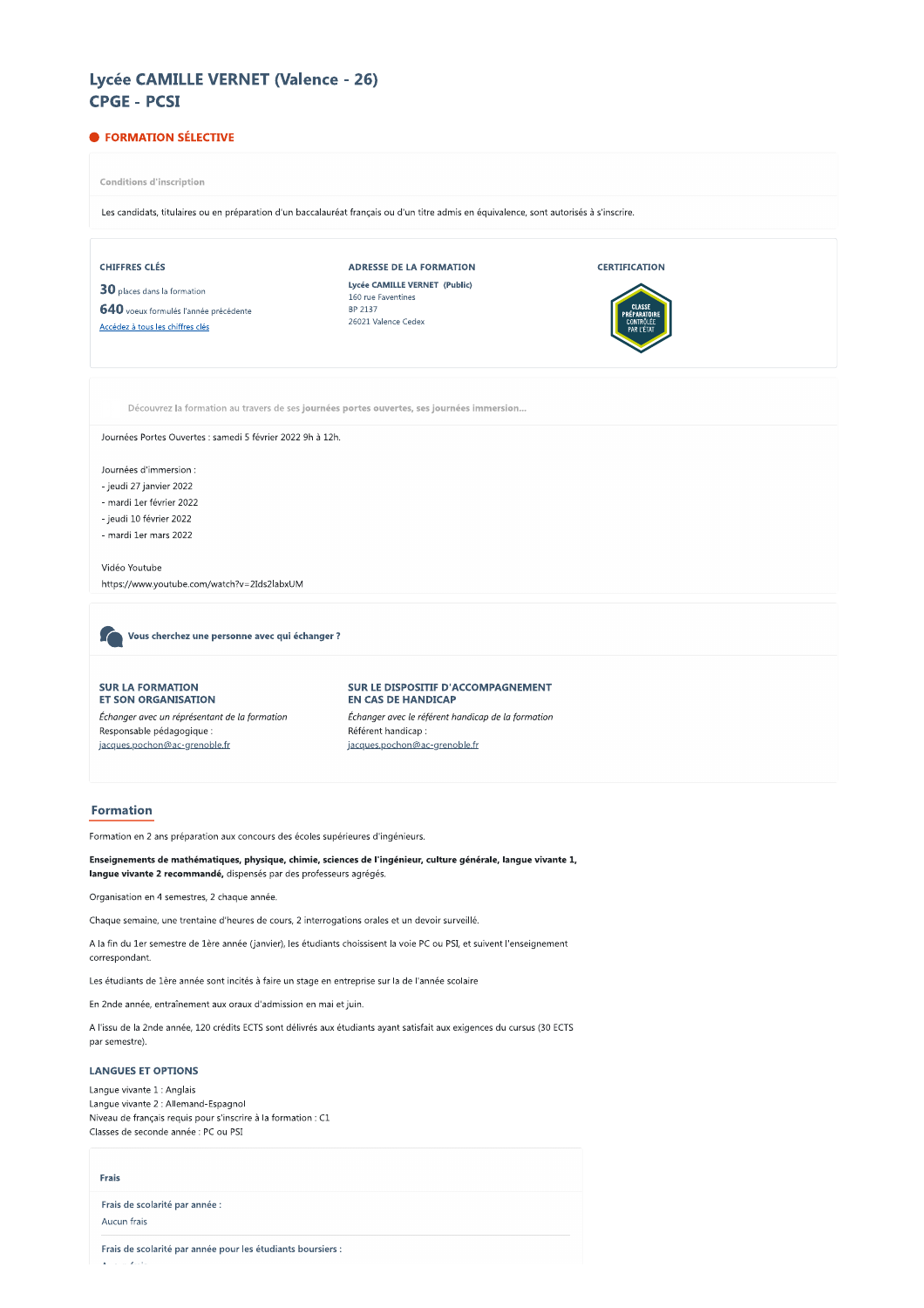\* sauf indication contraire les sommes indiquées sont en euros

## **Double inscription**

Tout élève inscrit dans une CPGE d'un lycée public devra également s'inscrire dans une formation d'un établissement public à caractéristique scientifique, culturel et professionnel de l'académie, avec lequel le lycée a conclu une convention (voir la liste ci-dessous). Cette double inscription se fera dès lors que l'étudiant sera inscrit administrativement en CPGE à partir de la date de rentrée et au plus tard le 15 janvier (2023). Cette inscription emporte paiement des droits d'inscription.

# FORMATIONS EN CONVENTION POUR UNE DOUBLE INSCRIPTION CPGE/LICENCE

Université Grenoble Alpes - Informatique

Université Grenoble Alpes - Mathématiques

Université Grenoble Alpes - Mécanique

Université Grenoble Alpes - Physique, chimie

Université Grenoble Alpes - Chimie

#### Régime(s) d'hébergement proposé(s)

Internat filles Internat garçons Internat fermé le week-end Internat-externé Demi-pension

# Établissement

Lycée CAMILLE VERNET (Public) 160 rue Faventines BP 2137 26021 Valence Cedex Tel Accueil: 04.75.42.11.55

Fax: 04 75 55 60 14 Site internet

# **INFORMATIONS SUPPLÉMENTAIRES :**

Présentation Prépa Camille Vernet sur Youtube https://www.youtube.com/watch?v=2Ids2labxUM

Les prépas bénéficient d'un corps professoral très qualifié. Le taux d'intégration est très bon (Écoles Nationales Supérieures d'Ingénieurs pour les CPGE scientifiques, Écoles Supérieures de Management de milieu et de haut de tableau pour les CPGE ECG). Hébergement : Internat filles 24 places, Internat Garçons 6 places, possibilité de trouver un logement près du lycée. Restauration au lycée. Gare routière et SNCE Valence ville à 12 min : TGV à 20 min Inscription Université : les étudiants de CPGE s'inscrivent en parallèle à l'Université Grenoble Alpes (CVEC 91€ et inscription UGA 170€).

# Connaissances et compétences attendues

# **ATTENDUS NATIONAUX**

S'intéresser aux domaines des sciences et des mathématiques ainsi qu'aux démarches associées (analyse, modélisation, résolution de problème, expérimentation et communication).

Disposer de compétences dans les disciplines scientifiques. Ces compétences peuvent être attestées notamment par les résultats obtenus en première et au cours de l'année de terminale en physique-chimie, mathématiques et, le cas échéant, en sciences de l'ingénieur ou en informatique.

Posséder des aptitudes à un travail approfondi et des capacités d'organisation.

Disposer de compétences de réflexion, d'argumentation et d'expression, écrites et orales, attestées par les résultats dans les classes de première et de terminale.

### **ATTENDUS COMPLÉMENTAIRES DE CETTE FORMATION**

Absence d'attendus locaux.

INFORMATIONS AUX LYCÉENS

**DADCOUDE CONICETI LÉE DAD LA EODMATION**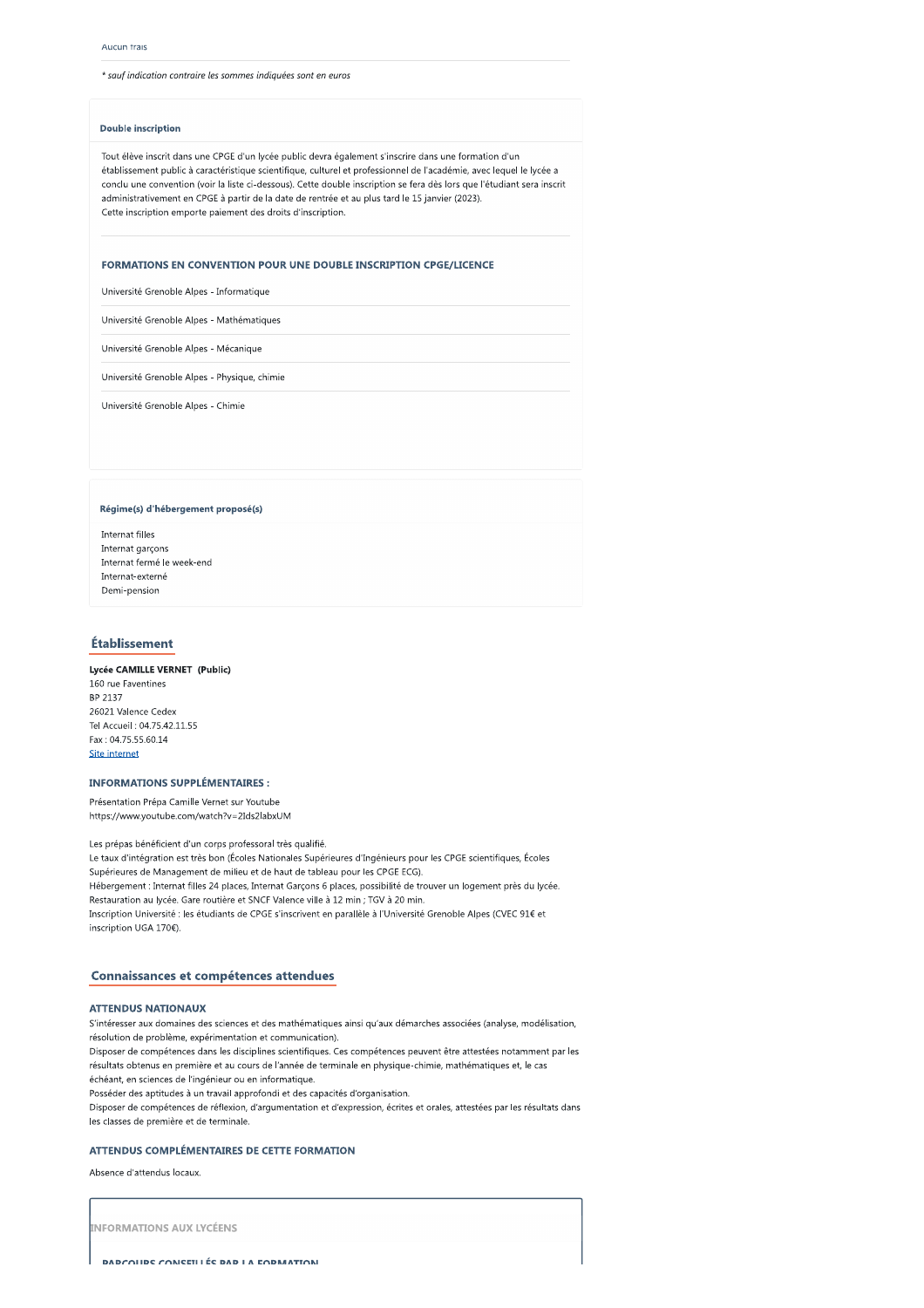#### **FANCOUNS CONSEILLES FAN EA FUNIMATION**

#### EN PREMIÈRE GÉNÉRALE

Pour réussir pleinement dans la formation, il est conseillé aux lycéens de suivre les enseignements de spécialité Mathématiques et Physiquechimie, complétés d'un troisième enseignement de spécialité de leur choix.

#### EN TERMINALE GÉNÉRALE

Pour réussir pleinement dans la formation, il est conseillé aux lycéens de suivre au moins l'un des enseignements de spécialité suivants : Physiquechimie ou Sciences de l'ingénieur, complété de l'enseignement de spécialité Mathématiques ou, éventuellement, de l'option Mathématiques complémentaires.

NB : Les lycéens faisant d'autres choix de parcours peuvent également réussir dans la formation, s'ils ont la motivation et le niveau nécessaires, au regard des attendus de la formation mentionnés ci-dessus.

## Critères généraux d'examen des voeux

### **RÉSULTATS ACADÉMIQUES**

#### CCF : Notes, niveau scolaire et rang.

- Ce critère est Essentiel pour la commission d'examen des v Les notes et le niveau scolaire du candidat par discipline de 1ère et Terminale, voire de L1 pour les candidats du supérieur, disciplines en lien avec les attendus nationaux. Rang de l'élève.

#### Notes d'examen

Ce critère est Essentiel pour la commission d'examen des voeux

Les notes obtenus par le candidat aux épreuves de spécialité et aux épreuves anticipées du baccalauréat en lien avec les attendus nationaux

#### COMPÉTENCES ACADÉMIQUES, ACQUIS MÉTHODOLOGIQUES, SAVOIR-FAIRE

#### Savoirs être

Très important pour la commission d'examen des voeux Ce critèr

Les "savoirs être" du candidat (attitude face au travail, sérieux, persévérance...) exprimés dans les appréciations des professeurs ou de la vie scolaire.

## Assiduité et ponctualité

es important pour la commission d'examen des voeux Ce critère est Tr

Une assiduité et une ponctualité sans faille.

#### MOTIVATION CONNAISSANCE DE LA FORMATION COHÉRENCE DU PROJET

#### Capacité à réussir

- Ce critère est Essentiel pour la commission d'examen des voeux Avis du Conseil de classe et du Chef d'établissement sur la capacité du candidat à réussir dans la formation souhaitée (cf. fiche avenir). Connaissance de la formation. .<br>Ce critère est Très important pour la commission d'examen des voeux

La connaissance par le candidat des attentes et finalités de la formation.

#### **Adéquation projet formation**

-<br>mportant pour la commission d'examen des voeux

La pertinence du projet personnel et professionnel du candidat en cohérence avec la formation

INFORMATIONS COMPLÉMENTAIRES SUR LE PROCESSUS D'EXAMEN DES VOEUX

#### ÉTUDE DU DOSSIER PAR LA COMMISSION D'EXAMEN DES VOEUX

#### La commission d'examen des voeux, c'est quoi ?

La commission d'examen des voeux est généralement constituée du référent pédagogique de la formation et de professeurs. C'est elle qui définit les modalités et les critères d'examen des candidatures. Elle examine les candidatures de tous les candidats grâce aux critères qu'elle a définis afin d'ordonner les candidatures.

### APPLICATION DES TAUX PRÉVUS PAR LA LOI

Taux minimum de boursiers :

Le recteur fixera un pourcentage minimum de candidats bénéficiaires d'une bourse nationale de lycée, à accueillir, et ceci afin de garantir la mixité sociale. Ce quota sera affiché sur cette page au mois d'avril. Si cette formation recueille davantage de vœux qu'elle n'offre de places, le recteur/l'Etat fixera le pourcentage minimum de candidats titulaires d'une bourse de lycée auxquels une proposition d'admission doit être faite. Ce pourcentage minimum sera affiché sur cette page avant le début de la phase d'admission

15% de candidats boursiers l'année précédente

#### **Débouchés**

POSSIBILITÉS DE POURSUITE D'ÉTUDES ET/OU DÉBOUCHÉS PROFESSIONNELS